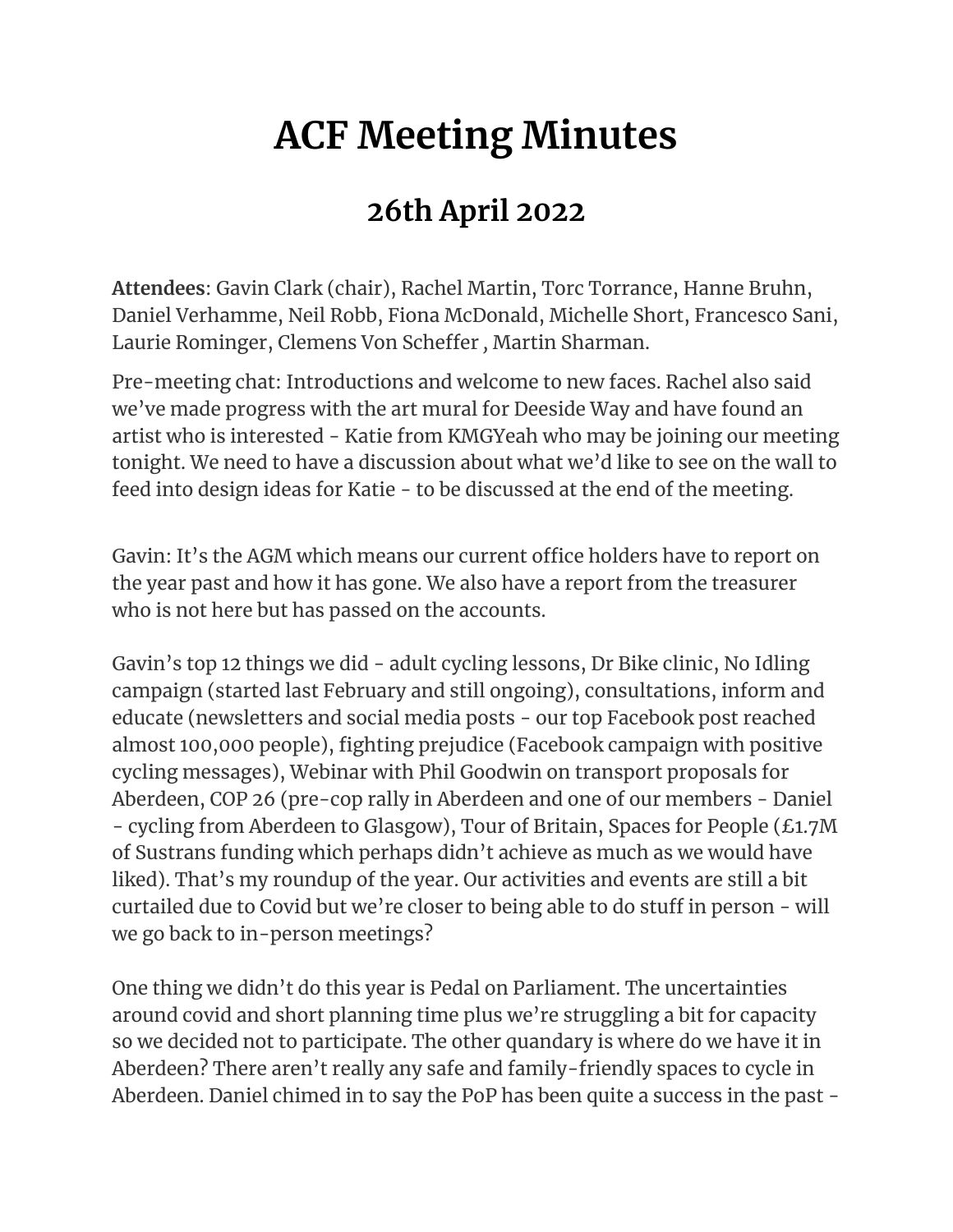it was a matter of capacity to organise it and have a route. Gavin continued to say we've done a number of consultations recently, and we continue to be engaged on plans for Union Street. There are lots of other corridor studies that have gone on recently. Our other ideas and campaigns - the no idling which is ongoing and the art project which is upcoming.

Looking ahead to the year to come - more of the same? Maybe some more in-person activities and/or small events. Our first priority should be to try to engage with the new Council administration when they're elected. Other small wins - ride without age is coming to Aberdeen and the new bike hire scheme is coming. We've got the Tour of Britain coming back later this year and we should try and get ourselves insured so we can do small events without having to worry about insurance.

Our membership system needs an upgrade as it's quite dated. There are privacy and data protection issues we need to resolve before we change anything. We're now in the region of 640 people on our membership list and have added around 30 in the past year. Of course we especially need more active members who join meetings and get involved.

Speaking of active members we should say thank you to Nico Silvani who has been very active for a while but has recently left Aberdeen and is now in Norway. He was appointed our digital media person but has stepped down from that. But he may still join meetings from time-to-time and would be very welcome.

In our list of posts the post of Secretary is still vacant. Clare the treasurer sent the accounts - summary details posted at the end of this note. Clare is happy to continue as treasurer. Gavin also thanked Rachel for all the hard work that she puts in to keep the Forum going and inputting to pretty much all of our events and activities.

Rachel said Gavin covered everything except the Make Aberdeen Accessible campaign which we ran last year and also the Spotlight on a Cyclist. Noted that we had sent the output from the MAA campaign to selected Councillors in both City and Shire but had no reply. This would be a good topic to follow up after the elections.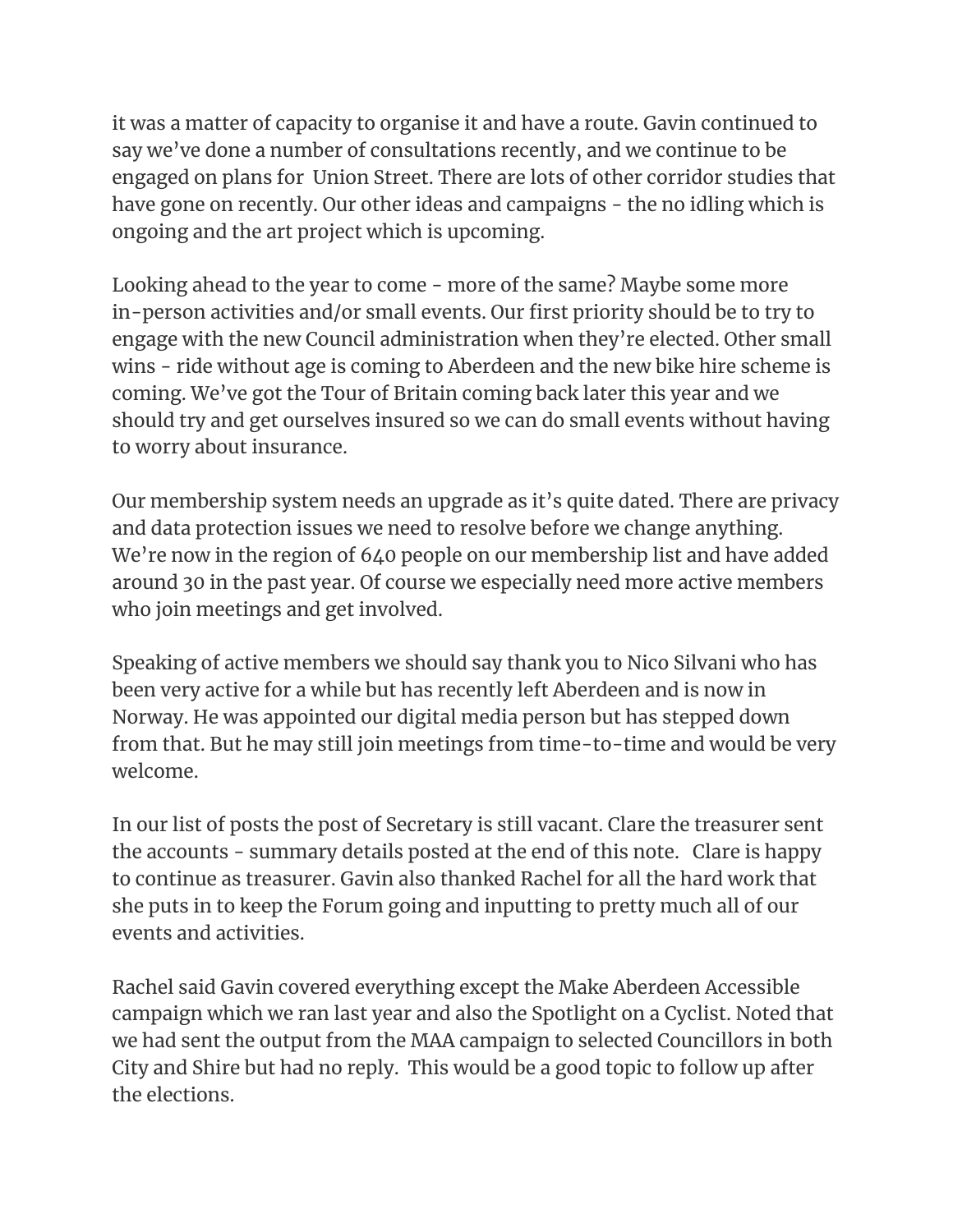Gavin said let's discuss office holders now. Clare said she's happy to continue as treasurer, and there were no other nominations.

Gavin said he'll go next: is there anyone else who would like to be Chair of the Aberdeen Cycle Forum. Gavin is content to continue but noted that due to work commitments it can be hard to find the time, and if someone felt they could do it better he'd be very willing to stand down. There were no other volunteers or nominations.

Then Rachel as communications and campaigns secretary - would anyone else like this role? No other volunteers or nominations. Rachel said she's happy to continue.

Gavin said we still have the Secretary role free - would anyone like this? Fiona said she's happy to help with some of the secretary duties like minutes but not consultations. One of the biggest jobs of the secretary is maintaining the membership list. Fiona said she could possibly do this, but Gavin noted that the biggest task is modernising it and we need to take a few decisions on how to go about that.

The new elected /re-elected office bearers for 2022/23 are therefore:

Chair - Gavin Clark Treasurer - Clare Roberts Secretary - vacant Communications and Campaigns Secretary - Rachel Martin

Francesco had his hand up - he was at another meeting yesterday and they had a similar discussion about memberships but it has been popular during covid to have an app like What's App to discuss issues more informally. Emailing isn't always very good. Gavin said we currently don't have phone numbers as the only information we have for members is their name and email address.

Neil has his hand up - knows about GDPR compliance and is local but it depends what you do with the data now? . Neil is happy to get more involved which is terrific. He noted that he often doesn't hear about meetings or might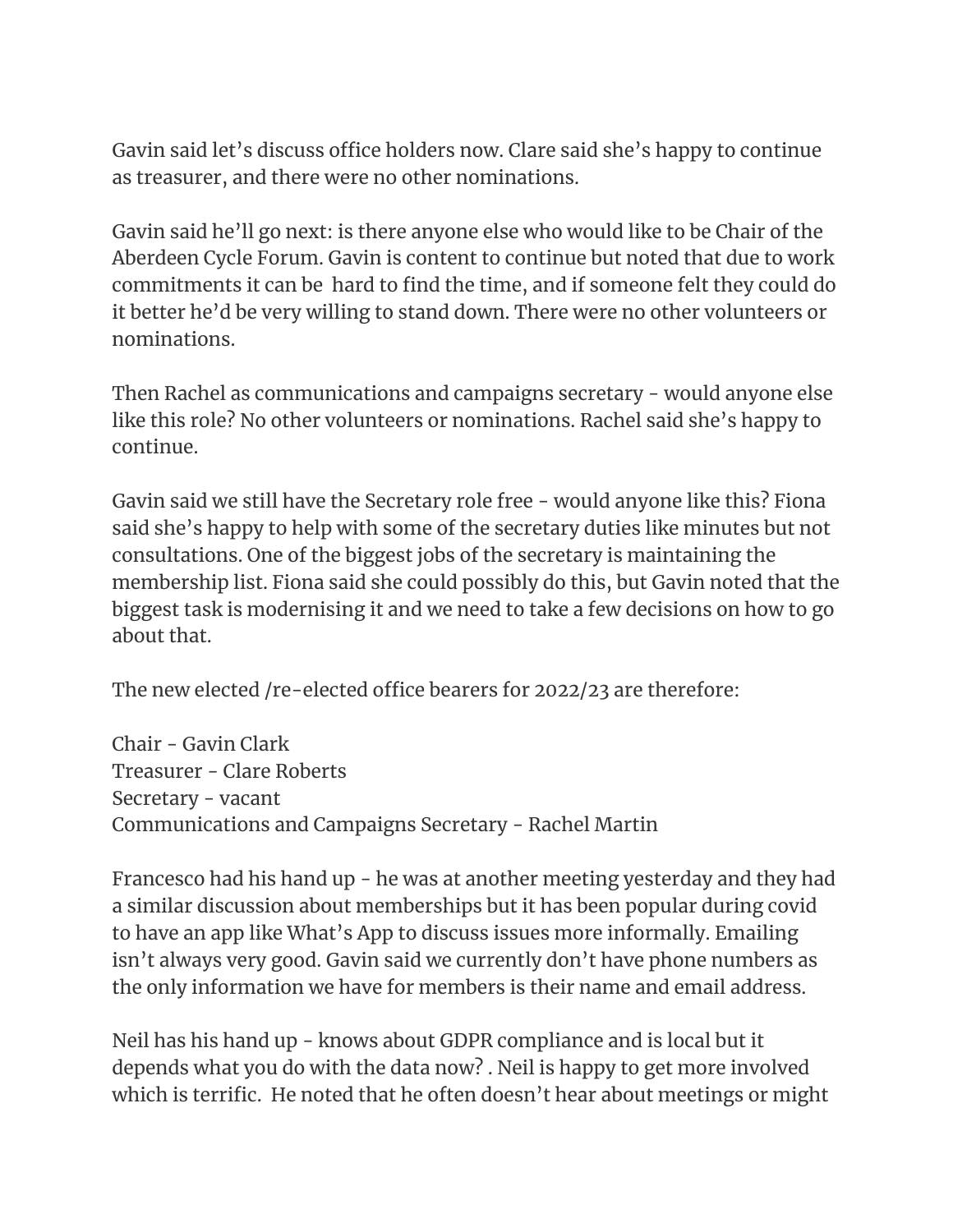have attended more often - this reinforces that email isn't ideal and messages we send out can often get blocked at the recipient's server or directed to junk. Services like Mail Chimp might help, but can get blocked too and there are other issues to consider. Suggest we convene a sub-meeting at a later date to consider this further, with Neil & Fiona participating.

## Minutes from last meeting

#### **Consultations**

We did respond to the Scottish government consultation on reducing car kilometres, but haven't responded to one about St Machar Drive or STPR II.

#### Council elections

We put six questions about active travel to 5 political parties and have had responses from 4 of them so far which we've posted to our website [https://aberdeencycleforum.org.uk/2022/04/26/who-to-vote-for-in-the-upcoming](https://aberdeencycleforum.org.uk/2022/04/26/who-to-vote-for-in-the-upcoming-local-government-elections/) [-local-government-elections/](https://aberdeencycleforum.org.uk/2022/04/26/who-to-vote-for-in-the-upcoming-local-government-elections/)

#### Newton Hill update

Torc said there's a proposal to transform a horrible and muddy underpass into a usable path for both pedestrians and cyclists to get to and from Camoch Moor. Torc went to the community meeting and is delighted to report that all the councillors in the room thought it was a great idea. There's been more local engagement from an upcoming restaurant called Cammies which has incorporated a carvery with all you can eat and a soft play area for kiddies. The business would like the path which links their business to the nearest big town which is Newton Hill. It was good to see and hear lots of nodding heads around the room and lots of agreement. Torc noted that over £100k has been spent on feasibility studies for an active travel route linking Aberdeen to Stonehaven, without any real result to date. This has only been £12k on feasibility studies and looks like it's going to go ahead.

## **Consultations**

Nothing worthy of our comments currently. We have a meeting again next week about Union Street proposals with council officers.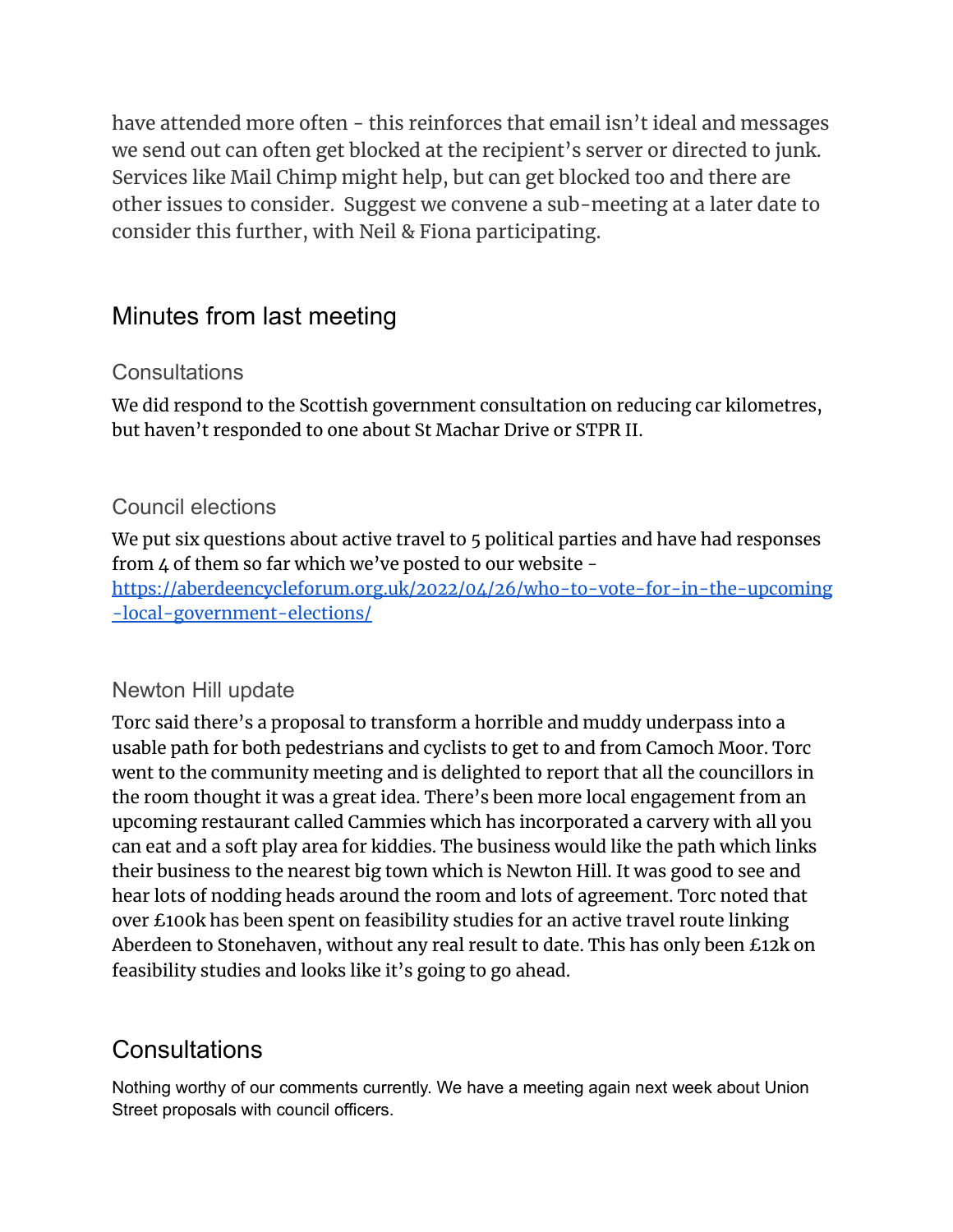### Events and activities

We don't have a lot going on right now other than our art project and our no idling banner in circulation. One thing that came to Gavin a couple of days ago was a message from an organisation called "Kidical Mass" which is a ride with kids.

Rachel says it sounds like a great idea. Would we do it off-road like on Deeside Way? Neil thinks we should hit the traffic. Fiona says it should be on roads to try to influence people. Maybe the kidical Mass thing is a bit different Gavin says because it's kids and families, it's difficult to think of somewhere safe. The beach was suggested as one option

Francesco says we could start somewhere safe like Deeside Way and if it becomes a regular thing we could move up to roads.

#### Any other business

Gavin got an email from someone (Katrina) who works for Sustrans but is embedded in the NHS and would like to talk to us about doing something jointly, perhaps with cycling lessons. Michelle works for the NHS and says she's been trying to get bike storage and bike counts. Fiona says Katrina been very proactive and has replaced two vans with eco bikes.

Fiona asked about organising bike parking for the local scout hut. Gavin said he has helped a couple of people before get bike racks and can probably suggest who to ask in the Council. Gavin will email with a suggested point of contact.

Francesco asked if the next meeting could be in-person? Torc says The Aberdeen Astronomical Society runs a hybrid meeting so some members can join via Zoom and others can be there in-person. They usually get 10-15 people in-person and then 15-25 people join online. It requires a proper microphone to work properly.

## Art work

Torc: would like to see diversity and inclusivity - a wide variety of bikes, tandems, recumbents, cargo bikes. See more mature citizens enjoying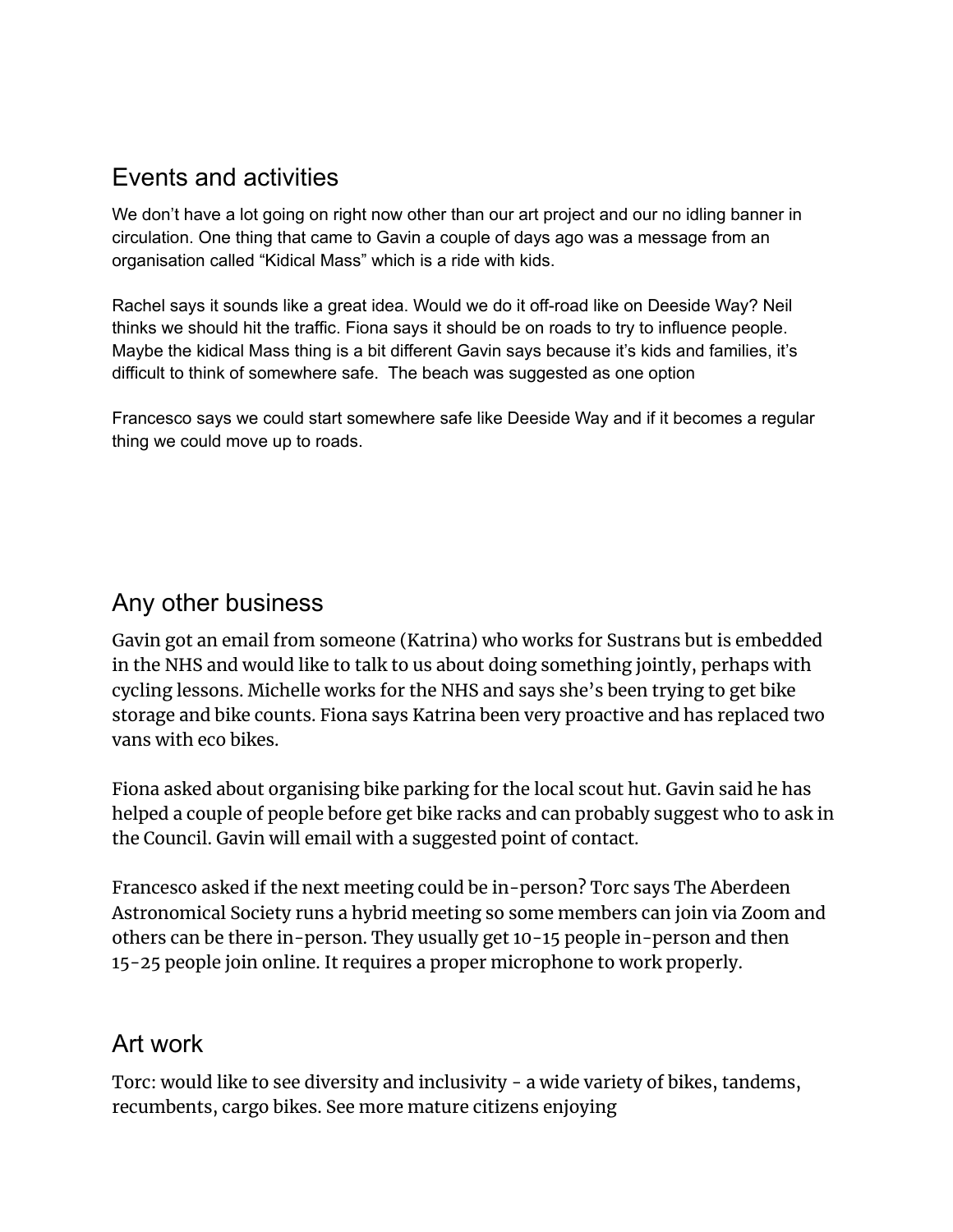Fancesco: Realistic person sitting in their car - not slim or young but a more regular person - but rather than holding a steering wheel and sitting in the car seat they're on a bicycle. The message is that everyone can be a cyclist.

Torc says: maybe you're saying I want to break free and cycle.

Fiona: likes the polar bear with the message: "This machine beats climate change". Would like to convey the environmental benefits of cycling. Would like to be inclusive of other active travel things like scooters, walking, dogs … Maybe also a racing cyclist.

Rachel: would like to include a gull because gulls are underappreciated but they're so clever. Or maybe some other Scottish animals like red squirrels and Scottish wildcats.

Neil: lots of colour. Everyone agrees it needs lots of colour. Fill it so much that your eyes always have something to look at. Every inch is taken up. We really want the infrastructure and the council - could there be a hidden message there - people in Aberdeen are not going to give up their cars but we need the infrastructure as well as we need them both side-by-side. There needs to be a message there. If there was a car involved it could be somewhere next to it. Maybe a car in a small way. In Edinburgh they're finalising plans for George Street in Edinburgh and we could totally have that in Union Street.

Hanne: Glow in the dark paint would be great so it looks completely different in the dark.

Fiona: things that are close to the ground for small children to look at. Neil says he likes this idea because you see different things at different heights.

Torc: one final thing - would be good to have a leopard on a bike (the town leopard)

Michelle: make sure it's safe for people with disabilities to avoid sensory overload eg., for people with autism. Also be sensitive to people with visual impairments.